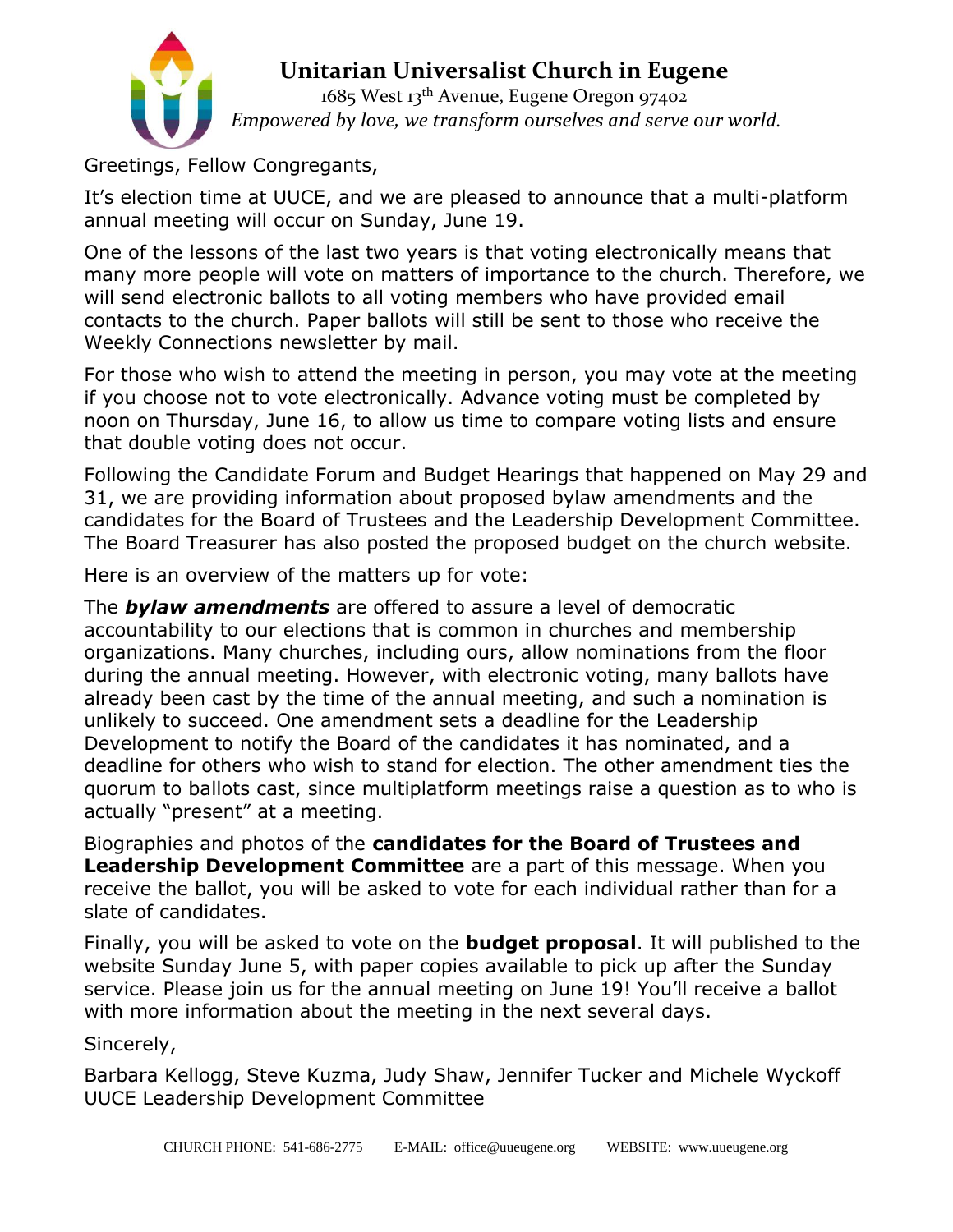## **Proposed Bylaw Changes:**

1. Replace "Nominating Committee" with **"Leadership Development Committee"** in Sections 080.1, 080.2, 080.3, 080.6, and 110.5.

2. Replace:

070.5 Twenty percent of the membership shall constitute a quorum except for calling or dismissing a minister or buying or selling property. In those cases a quorum shall consist of forty percent of the membership.

With:

070.5 A quorum is met when ballots have been received from or votes have been cast by twenty percent of the church membership eligible to vote, except that for calling or dismissing a minister or buying or selling property, a quorum is met when ballots have been received from or votes have been cast by forty percent of the membership eligible to vote.

3. Revise 080.2 to read:

The **Leadership Development Committee** shall report the names of the nominees to the Board at its meeting the month before the Annual Meeting and shall publish the names in the newsletter at least 14 **30 days** in advance of the Annual Meeting. **Additional nominations (with the prior consent of the nominee) and self-nominations may be made at least 21 days in advance of the Annual Meeting. Ballots shall be published at least 14 days prior to the Annual Meeting and shall include a space for write- in candidates.** Additional nominations may be made from the floor at the Annual meeting provided the nominee has given prior consent. No person may serve in the same position on the Board of Trustees for more than two consecutive terms. No person may serve in any combination of positions on the Board of Trustees for more than six consecutive years.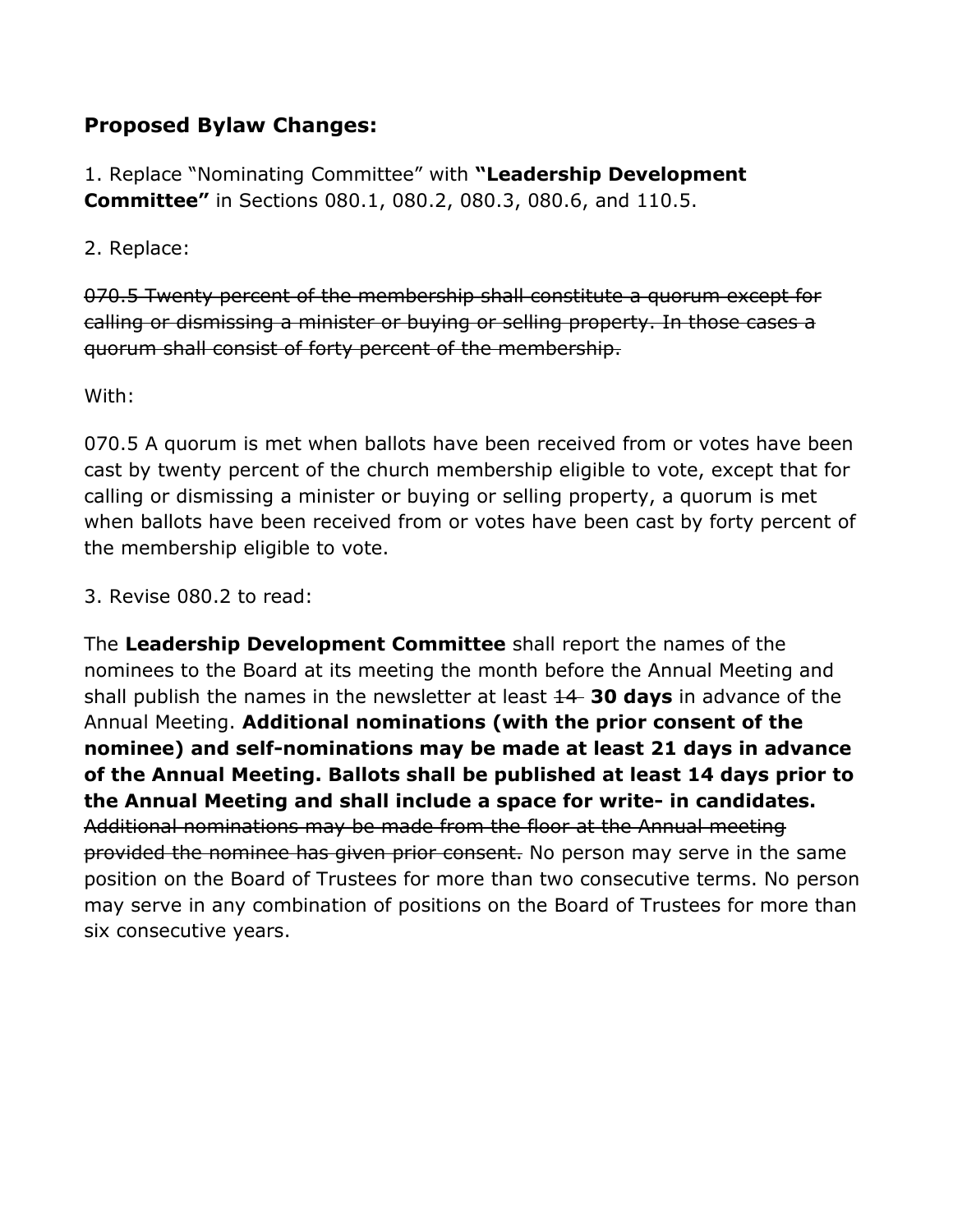### **Candidates for Trustee and Officer seats on the Board of Trustees**

In our system of governance, candidates for the Board of Trustees run for twoyear terms. Candidates run separately for Officer positions (President, Vice-President, Secretary and Treasurer) which are also two-year terms. The two terms can be served concurrently but sometimes are not, so that a candidate may stand for a trustee seat one year and an officer seat the next, repeating until they have exhausted their time-limited tenure on the board.

#### **Jones Hollister – Running as Trustee**

Jones David Hollister (they or he) has been a UU since joining a local youth group as a teen. Jones has held a variety of UU leadership roles along the west coast including in the Seattle area as a youth and young adult and then in the San Francisco Bay Area where they lived until moving to Eugene and joining UUCE in 2013. At UUCE Jones co-chaired the Accessibility Task Force and chaired the Ministerial Search Team. Strongly committed to following our values in how we are in the world, Jones would bring a commitment to connection and collaboration to the board as well as an open mind and a love of our faith community. Jones is a former teacher and currently works at South Lane Mental Health. An enthusiastic and somewhat



chaotic gardener, Jones enjoys home time doing puzzles and building Legos with spouse Eric and cat Tim and time with beloved chosen family.

#### **Ryan Doppelmayr – Running as Trustee and Vice President**

(currently serving as Trustee, running for both Trustee and Vice-President) I have been a member of UUCE for the last 19 years, and for the last 4 I have had the privilege of serving as a member at large on the board. Over the years I have also served as an RE teacher, a youth advisor, and I'm a member of the Challenging Racism group. I found my way to UUCE as a college student at the U of O and I've been around ever since.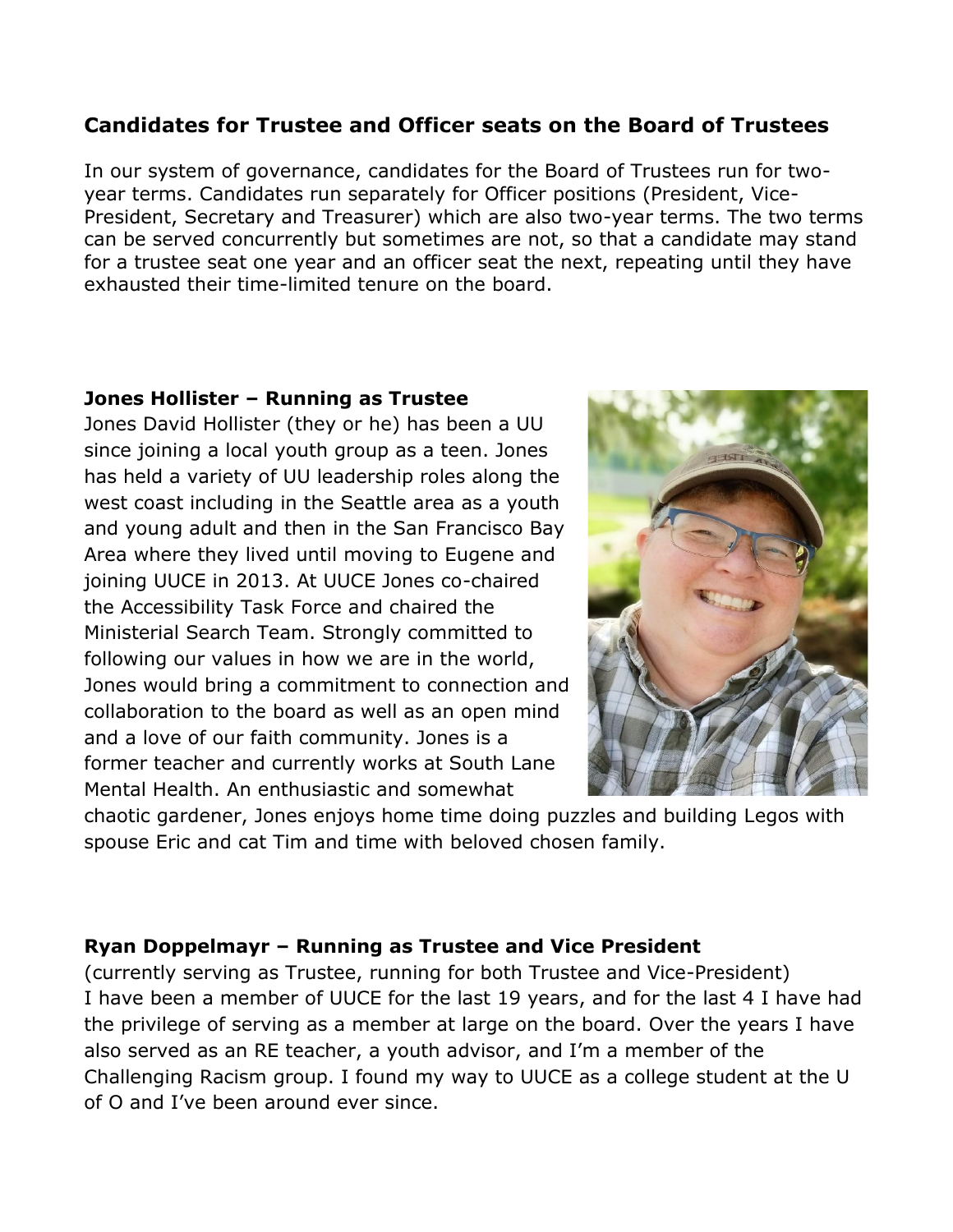I've been a Peace Corps volunteer, a substitute teacher, a daycare provider, and a homeschool mom. These days I spend most of my time outside of church chasing around my three kids: Griffin, Phoenix, and Kirin.

The last few years have been both challenging and exciting for UUCE as a whole and as a Board member. We've responded to the Gadfly Papers, adopted the 8th principle, faced the challenges of COVID, said goodbye to Rev Lo, and welcomed Rev Jen. I would like to continue to serve because it is important to me to help build a caring, justicecentered community my kids are a part of. I am excited to see UUCE grow, be a good neighbor, expand our welcome, and continue to do the right things.



This church is my spiritual home, the members are my community, and it is a privilege to serve on your Board of Trustees.

#### **Scott Robinson**

After having spent most of my life in mainline Protestant churches (Methodist, Presbyterian, and Episcopal) I found Unitarian Universalism in 1999 at the First Unitarian Church of Salt Lake in Salt Lake City, Utah. Cindy and I both joined the church in the summer of 1999 and were later married at the First Unitarian Church in November of 1999. After moving to the Sedona, Arizona area in 2005, we joined the Sedona UU Fellowship in 2006. I served on the Ministerial Search Committee in 2010. I became a Board member in 2011 and then Board President in 2014. Upon our move to Creswell, I resigned my position as Board President



in 2018. Cindy and I joined UUCE in December of 2018. I am active in the Tuesday night Men's group and I have served on the Safety Committee for about a year and 1/2. Thank you for your time and consideration.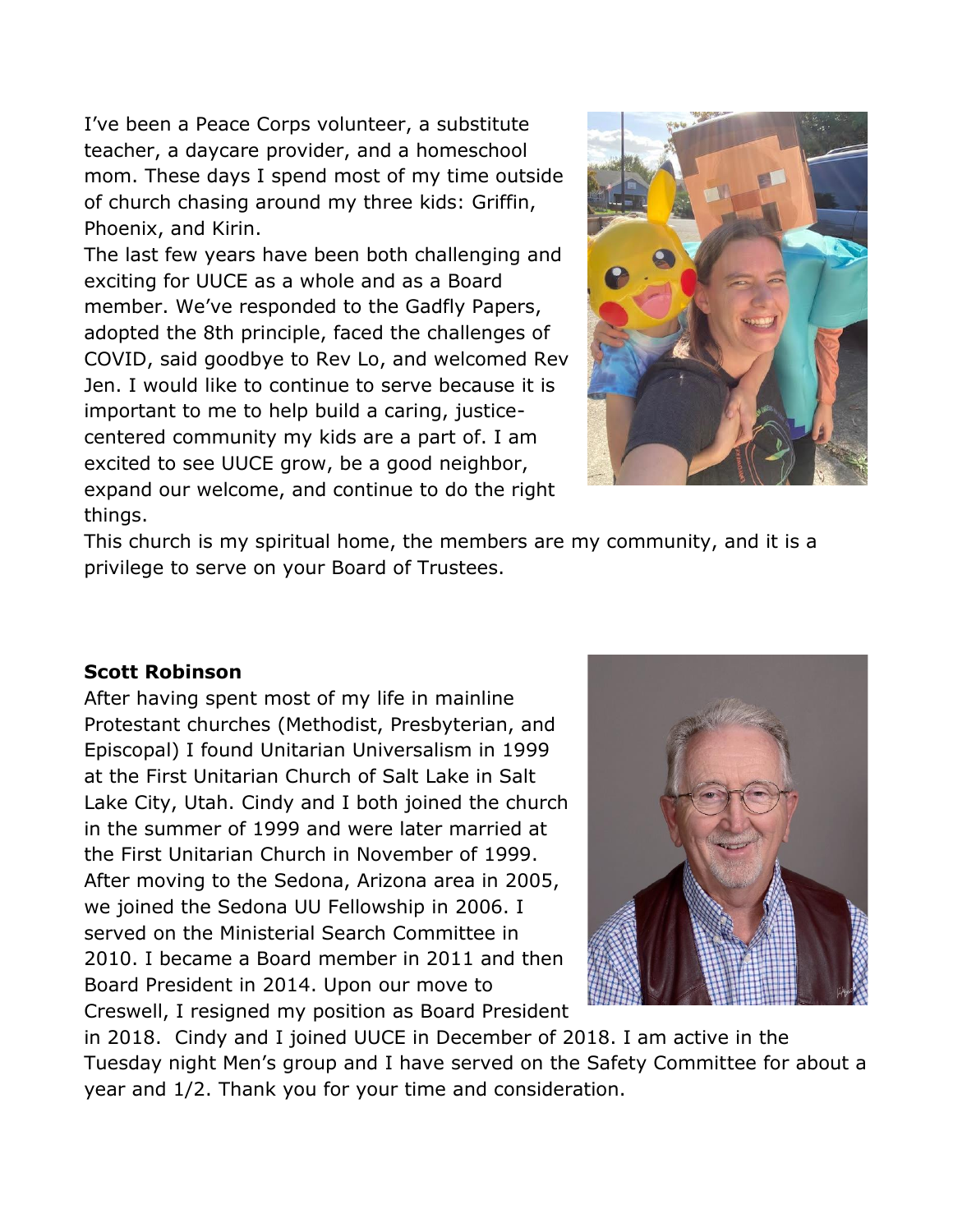#### **Steve Kuzma**

I became a member of the UU Congregation of Ann Arbor, MI in 1999, where I was active with the Small Group Ministries program, and served as a facilitator, trainer and co-director. I retired after owning a commercial photography business for 35 years. In April 2017 I moved to Eugene to be closer to my children and grandchildren. Upon joining UUCE, I've been active with Building and Grounds, Faith Forward, Choir, SGM, Challenging Racism, and the Leadership Development Committee.



#### **Susan Oldland**

(currently serving as Treasurer) My introduction to UUism began one Sunday soon after 9-11, when I was drawn to attend a service at the Unitarian Universalist Society of Sacramento. The minister was delivering a courageous and insightful sermon on current events, the impending war, and how to weather the storm. I was home. I volunteered many hours with the UUSS over the next six years, co-organizing



progressive speaking events, sustainability classes and potlucks, playing music for Sunday services, and serving on the Religious Services Committee When we moved to Eugene my husband and I attended some services at the south hills location and signed the book in 2009, but our location and lack of reliable transportation became too much of an obstacle to attend regularly. In 2017, our situation improved, allowing us to become regulars again. I cannot adequately express my gratitude for the community that UUCE provides for my husband and me. In return, I volunteer my time and support to UUCE by serving as an SGM facilitator, a member of the Financial Oversight and Review Committee, and before COVID-19, helping with the Produce Plus and Community Court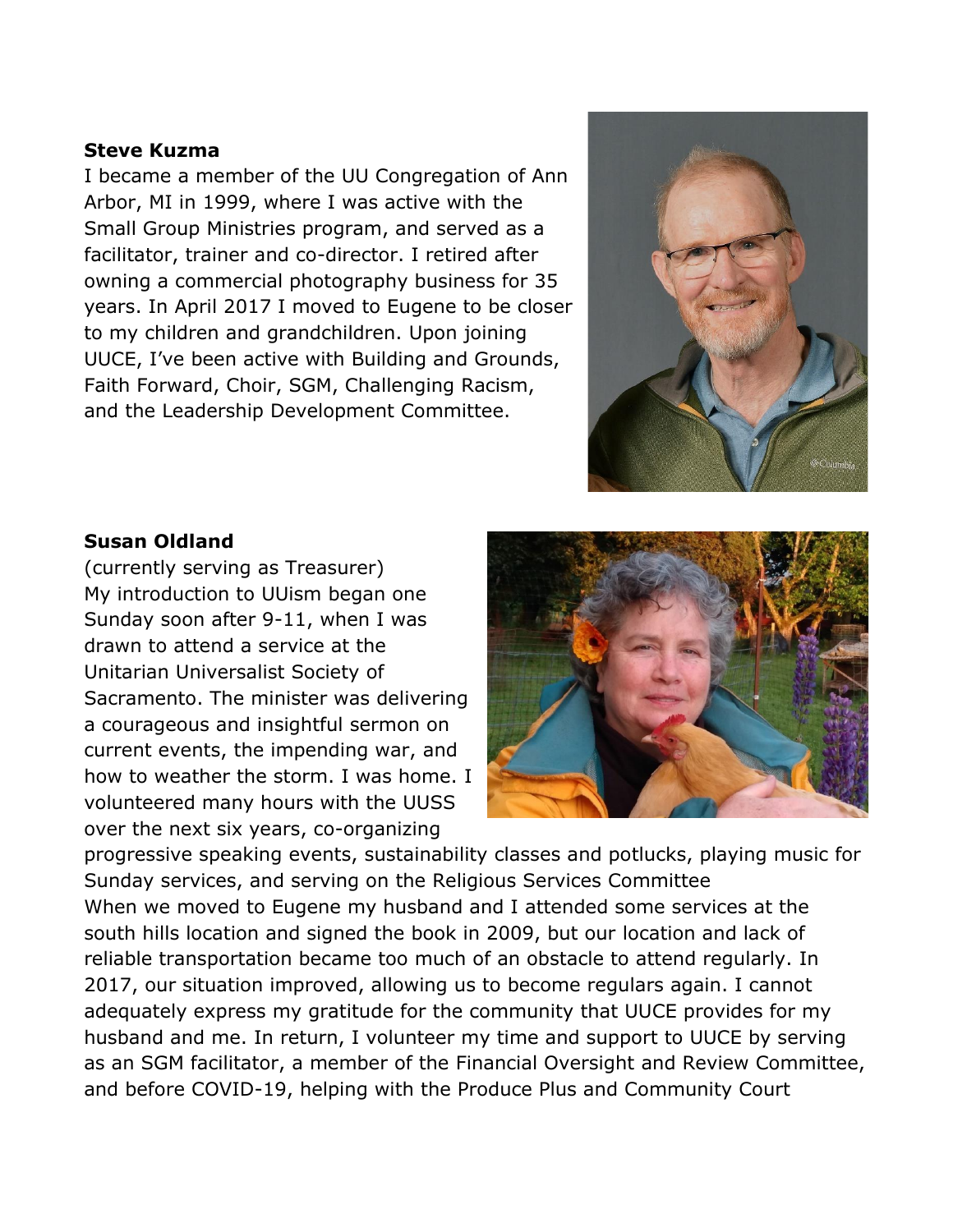projects, church-wide fundraising events, and the Interfaith Night Shelter. My prior board experience includes serving on the board of Sacramento Area Peace Action and providing administrative support to the full board and several board committees of Lane Transit District. My professional and educational background has been in environmental sciences and this year I earned a certificate from the accounting program at LCC.

I live on an acre near Junction City with my wonderful husband, nearly forty chickens, and three parrots. This year we're working to cover our property in pollinator-friendly plants, expand our medicinal herb garden, and raise enough produce to support ourselves, donate and share.

# **Candidates for Leadership Development Committee**

## **Janell Heidenreich**

I've been a UU since I was 19. The first time I attended All Souls in Indianapolis I knew I had found my spiritual home. Again, when I passed through the doors of this church, I knew I was where I belonged. Through Unitarian Universalism I have a place where my spiritual growth and curiosity are fostered. I have avenues for work toward social justice. I am part of a community.

My husband, Paolo, and I moved to Eugene about 20 years ago. I'm retired from public education, enjoy a large vegetable garden and provide a home to 4 abandoned animals.



Working toward social justice, I have been part of the Coffee Cart team and I have been part of the effort to support First Families from the time when they all slept in our church to now when I contribute hot dishes and other food items for them. I have volunteered with our Conestoga group. I have also been a part of Challenging Racism through a book group and displaying our first Black Lives Matter banner. As a part of the community which supports and furthers the existence and growth of UUCE I have served with both the Generosity Network and the Board. I cohosted a Murder Mystery, a Harry Potter dinner table as well as two Tuscan food events. I have participated in and facilitated Small Group Connection Circles. I have been an active part of our Holiday Bazaar, our annual Booksale and I enjoy the Solstice celebration in December.

I am grateful for the work I have been able to share within UUCE. I look forward to our future growth.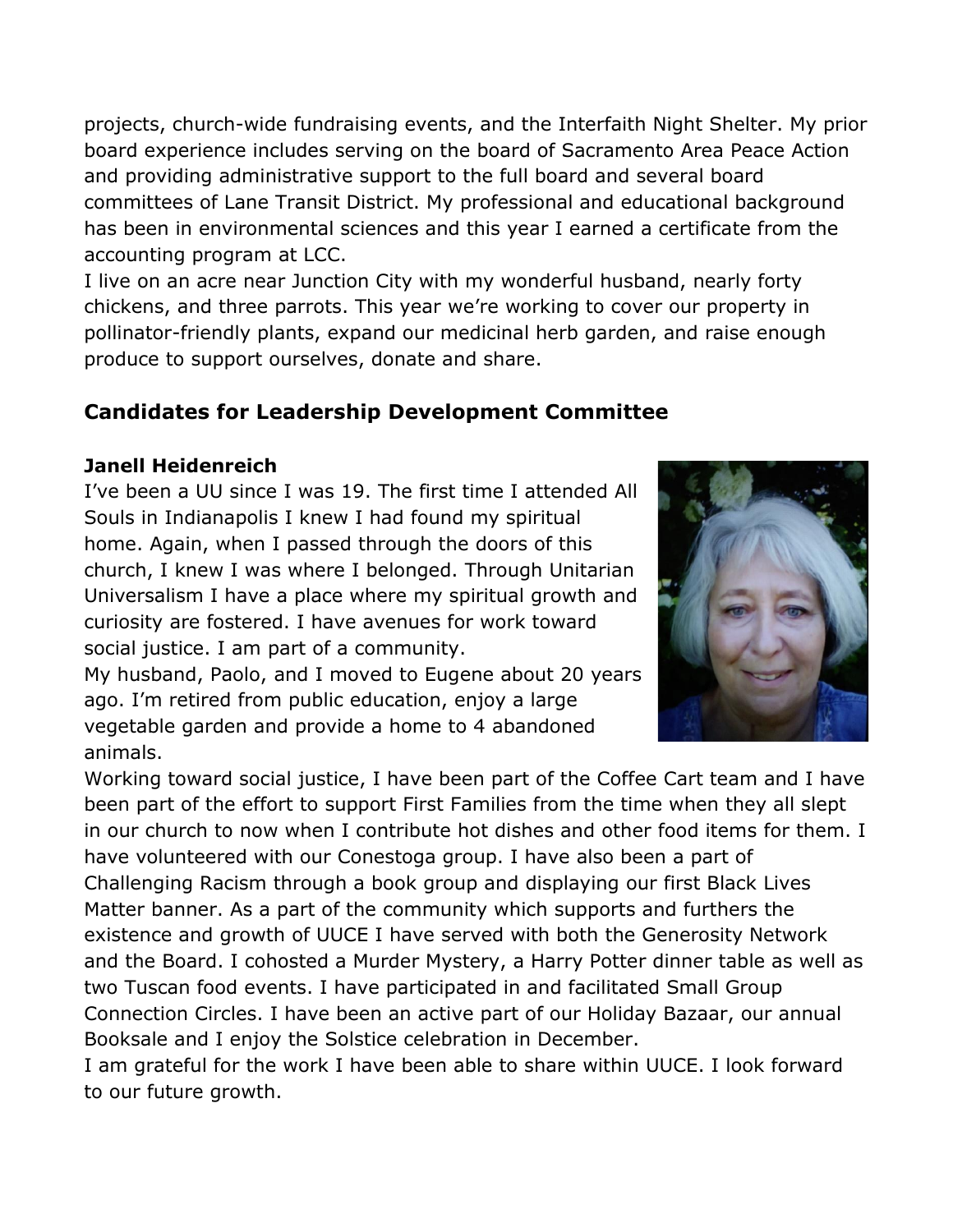#### **Vicky Scheuerell**

I am a lifelong Unitarian who grew up in the UU Church in Palo Alto California and have been a member of UUCE for 23 years. I have been on many committees and affinity groups over the years. I was chair of the Sister Circles for a while, a member of the Coordinating Council, worked as an usher, helped count the offering, worked on various fundraisers and fun-raisers, but mostly I have been part of the of the Religious Education program. I started as a volunteer teacher, a childcare provider, and then a member of the RE Committee. I was the chair of the RE Committee for six years, resigning that position 4 years ago. Currently I am involved



in the Springfield and Beyond affinity group, and took part in the Beloved Conversations program. Service to the church has always been important to me. I have been approached at various times to take a leadership role at the church and I always declined stating I would do that when I retire. Next month I retire from my job as a special education teacher. Now is the time for me to step up to that leadership role.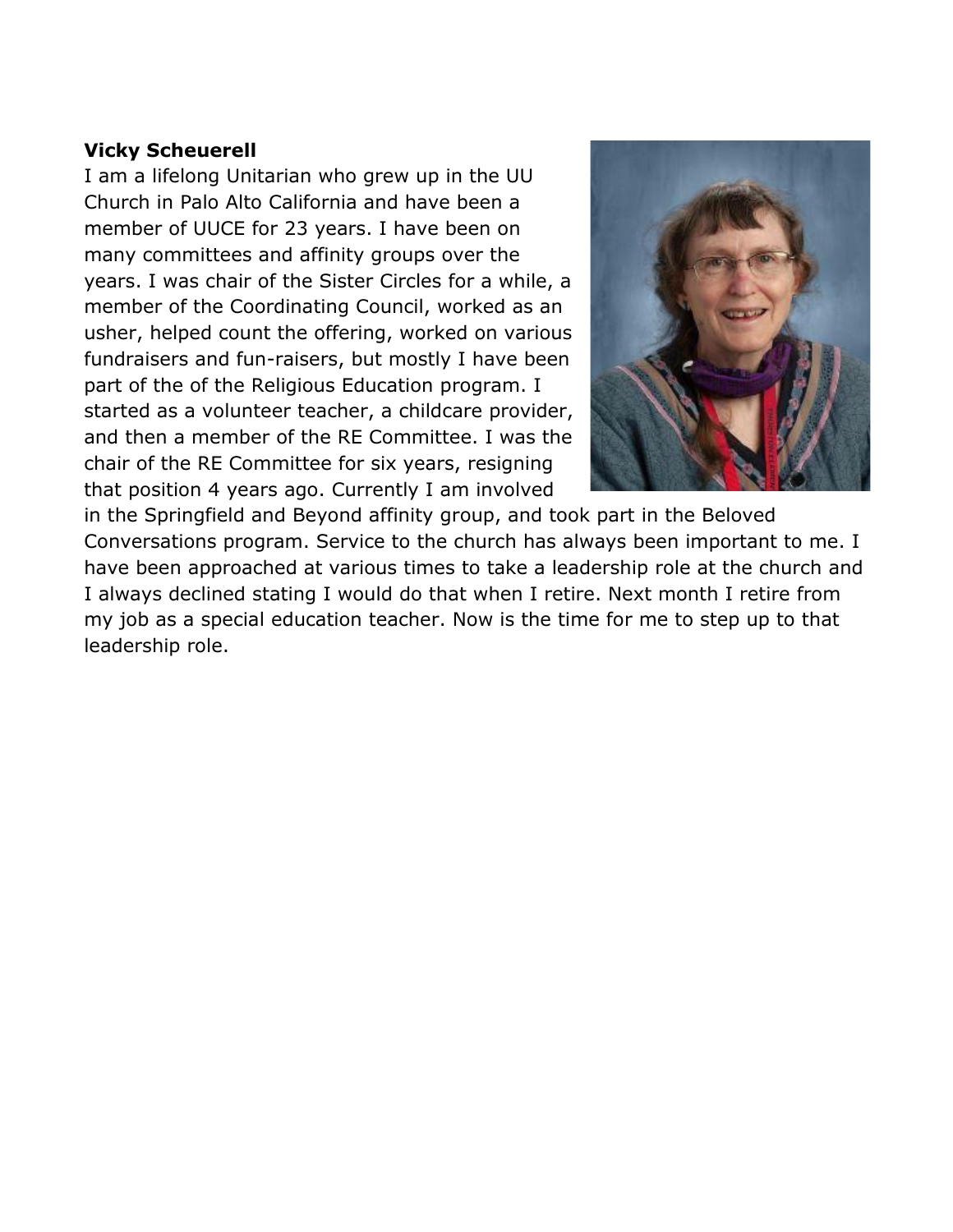|                                     |                    |                                                   |                                                                 | 2022-2023 Proposed Budget   |                                                                    |
|-------------------------------------|--------------------|---------------------------------------------------|-----------------------------------------------------------------|-----------------------------|--------------------------------------------------------------------|
| <b>Ordinary Income/Expense</b>      |                    |                                                   |                                                                 | 2022-23                     | <b>Notes</b>                                                       |
| Income                              |                    |                                                   |                                                                 |                             |                                                                    |
|                                     |                    |                                                   | 4010 · Pledges - General Fund                                   |                             | \$450,000 Down from \$470,000 - Total expected less 5% contingency |
|                                     | 4020 · Offering    |                                                   |                                                                 |                             |                                                                    |
|                                     | 4040 · Fundraising |                                                   |                                                                 | \$20,000 Down from \$75,000 |                                                                    |
| Total 4040.11 Coffee Net            |                    | \$750                                             |                                                                 |                             |                                                                    |
| 4040.20 · Electronic Scrip          |                    |                                                   |                                                                 | \$350                       |                                                                    |
| 4040.30 · Book Sale                 |                    |                                                   |                                                                 | \$1,500                     |                                                                    |
| 4040.90 · Miscellaneous Fundraising |                    |                                                   |                                                                 | \$4,000                     |                                                                    |
|                                     |                    | Total 4040 · Fundraising                          |                                                                 | \$26,600                    |                                                                    |
| $4050 \cdot$ Gifts                  |                    |                                                   |                                                                 |                             |                                                                    |
|                                     |                    |                                                   | 4050.12 General Gifts                                           |                             | \$60,000 Up \$11,400 from \$48,600                                 |
|                                     | Total 4050 Gifts   |                                                   |                                                                 | \$60,000                    |                                                                    |
|                                     |                    | 4100 · Rental Income                              |                                                                 |                             |                                                                    |
|                                     |                    |                                                   | 4108 · Business Related Income                                  | \$55,000                    |                                                                    |
|                                     |                    | Total 4100 · Rental Income<br>4150 · Other Income |                                                                 | \$55,000                    |                                                                    |
|                                     |                    |                                                   | 4151 · Miscellaneous income                                     |                             |                                                                    |
|                                     |                    |                                                   | 4155 · Interest/ Dividend Income                                | \$1,000<br>\$100            |                                                                    |
|                                     |                    |                                                   | 4150 · Other Income - Other                                     | \$100                       |                                                                    |
|                                     |                    | Total 4150 · Other Income                         |                                                                 | \$1,200                     |                                                                    |
| <b>Total Income</b>                 |                    |                                                   |                                                                 | \$592,800                   |                                                                    |
|                                     |                    |                                                   |                                                                 |                             |                                                                    |
| <b>Expense</b>                      |                    |                                                   |                                                                 |                             |                                                                    |
|                                     |                    | 5100 · PERSONNEL                                  |                                                                 |                             |                                                                    |
|                                     |                    |                                                   | Total 5100 · PERSONNEL                                          |                             | \$489,104 Staff salaries/benefits at UUA guideline levels          |
|                                     |                    | 5300 ADMINISTRATION                               |                                                                 |                             |                                                                    |
|                                     |                    |                                                   | 5312 · Administrative/Payroll Expense                           | \$2,000                     |                                                                    |
|                                     |                    |                                                   | 5330 · Advertising/Publications                                 | \$1,000                     |                                                                    |
|                                     |                    |                                                   | 5394 · Bank charges/ACH charges                                 | \$3,000                     |                                                                    |
|                                     |                    |                                                   | 5345 · Computer Systems                                         | \$3,000                     |                                                                    |
|                                     |                    | 5336 · Copier                                     |                                                                 | \$3,500<br>\$1,300          |                                                                    |
|                                     |                    |                                                   | 5311 Office Supplies<br>5320 · Postage                          | \$375                       |                                                                    |
|                                     |                    |                                                   | 5335 · Telephone/Internet                                       | \$6,850                     |                                                                    |
|                                     |                    |                                                   | 5756 · Website/Web team                                         | \$450                       |                                                                    |
|                                     |                    |                                                   | 5300 - ADMINISTRATION - Other                                   |                             |                                                                    |
|                                     |                    |                                                   | Total 5300 · ADMINISTRATION                                     | \$21.475                    |                                                                    |
|                                     | 5400 · FACILITIES  |                                                   |                                                                 |                             |                                                                    |
|                                     |                    |                                                   | 5410 · Building Insurance                                       |                             | \$5,450 Assuming 5% annual increase                                |
|                                     |                    |                                                   | 5454 · Custodian/Kitchen Supplies                               |                             | \$3,500 Increased due to re-opening                                |
|                                     |                    |                                                   | 5460 · EWEB Utility                                             |                             | \$21,000 Rise in energy costs                                      |
|                                     |                    |                                                   | 5461 · Garbage Service                                          | \$1,900                     |                                                                    |
|                                     |                    |                                                   | 5450 · Maintenance & Repairs                                    |                             | \$10,900 Per budget submitted by BAG                               |
|                                     |                    |                                                   | 5341 · Mortgage Expense                                         |                             | \$48,938 Anticipating reduction in mortgage payment                |
|                                     |                    |                                                   | xxxx - Tech Equipment/Support                                   |                             | \$3,500 New category - tech for hybrid church                      |
|                                     |                    |                                                   | 5789 · NW Natural Gas                                           |                             | \$1,800 Rise in energy costs                                       |
|                                     |                    |                                                   | Total 5400 · FACILITIES                                         | \$96,988                    |                                                                    |
|                                     |                    | 5500 · Congregational Dues                        |                                                                 |                             |                                                                    |
|                                     |                    |                                                   | 5510 · Denominational Contribution                              |                             | Will pay dues if adequate funds received (down \$32,250)           |
|                                     |                    |                                                   | 5511 · UUA Annual Program Fund                                  |                             |                                                                    |
|                                     |                    |                                                   | 5600 · MINISTRY OF TRANSFORMATION AND ACTION                    |                             |                                                                    |
|                                     | Worship            |                                                   |                                                                 |                             |                                                                    |
|                                     |                    |                                                   | 5631 Guest Speakers                                             | \$1,050                     |                                                                    |
|                                     |                    | 5640 Music                                        |                                                                 | \$5,000                     |                                                                    |
|                                     |                    |                                                   | 5630 · Worship Associates/Supplies                              | \$500                       |                                                                    |
|                                     |                    | <b>Faith Formation</b>                            |                                                                 |                             |                                                                    |
|                                     |                    |                                                   | 5610 · Faith Formation Children's Prog<br>5620 · Youth Programs | \$3,750<br>\$1,450          |                                                                    |
|                                     |                    |                                                   |                                                                 |                             |                                                                    |

# **Unitarian Universalist Church in Eugene**